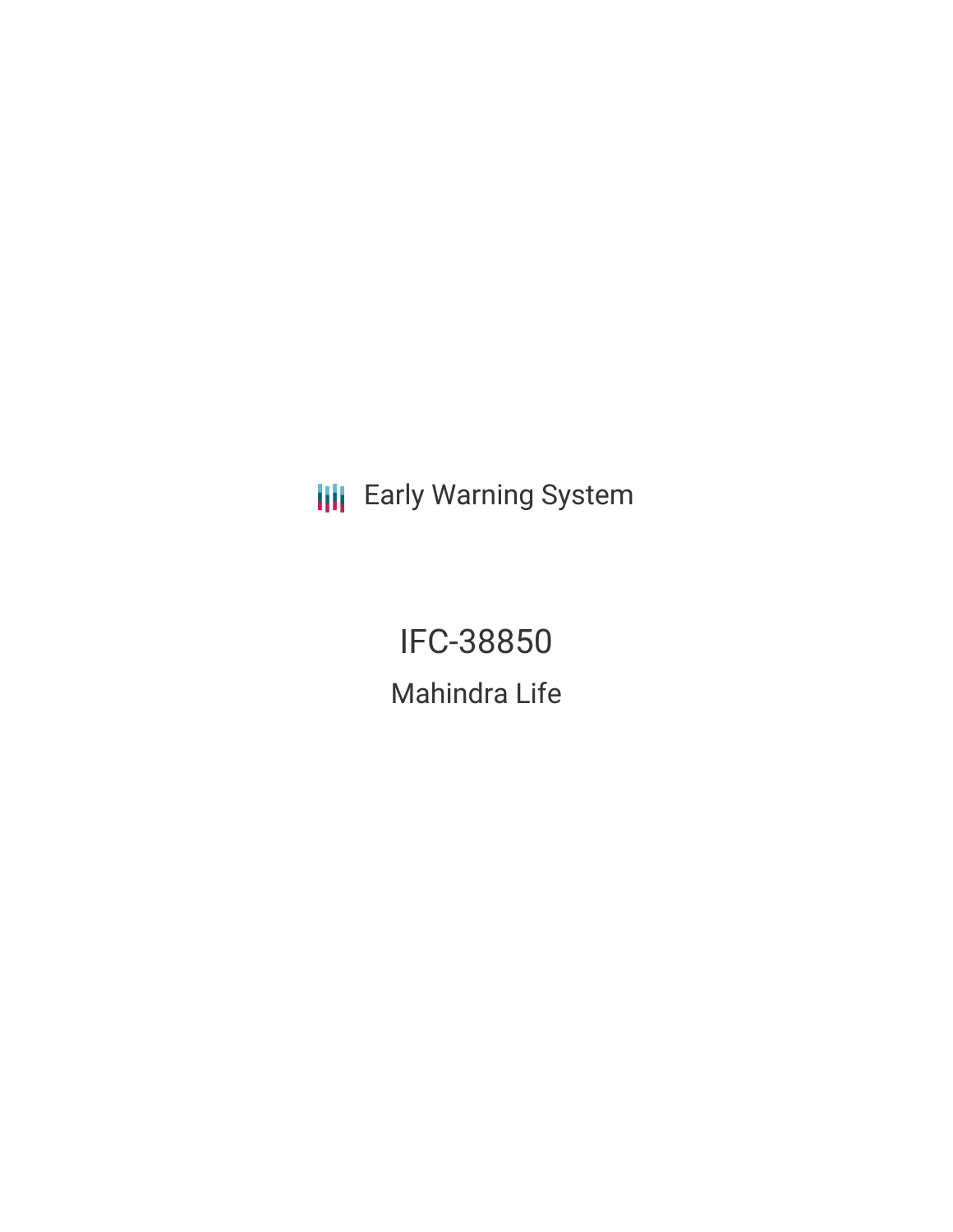## **Quick Facts**

| <b>Countries</b>               | India                                   |
|--------------------------------|-----------------------------------------|
| <b>Financial Institutions</b>  | International Finance Corporation (IFC) |
| <b>Status</b>                  | Active                                  |
| <b>Bank Risk Rating</b>        | B                                       |
| <b>Voting Date</b>             | 2017-06-06                              |
| <b>Borrower</b>                | Mahindra Lifespace Developers Limited   |
| <b>Sectors</b>                 | Construction                            |
| <b>Investment Type(s)</b>      | Loan                                    |
| <b>Investment Amount (USD)</b> | \$34.76 million                         |
| <b>Loan Amount (USD)</b>       | $$15.92$ million                        |
| <b>Project Cost (USD)</b>      | \$50.68 million                         |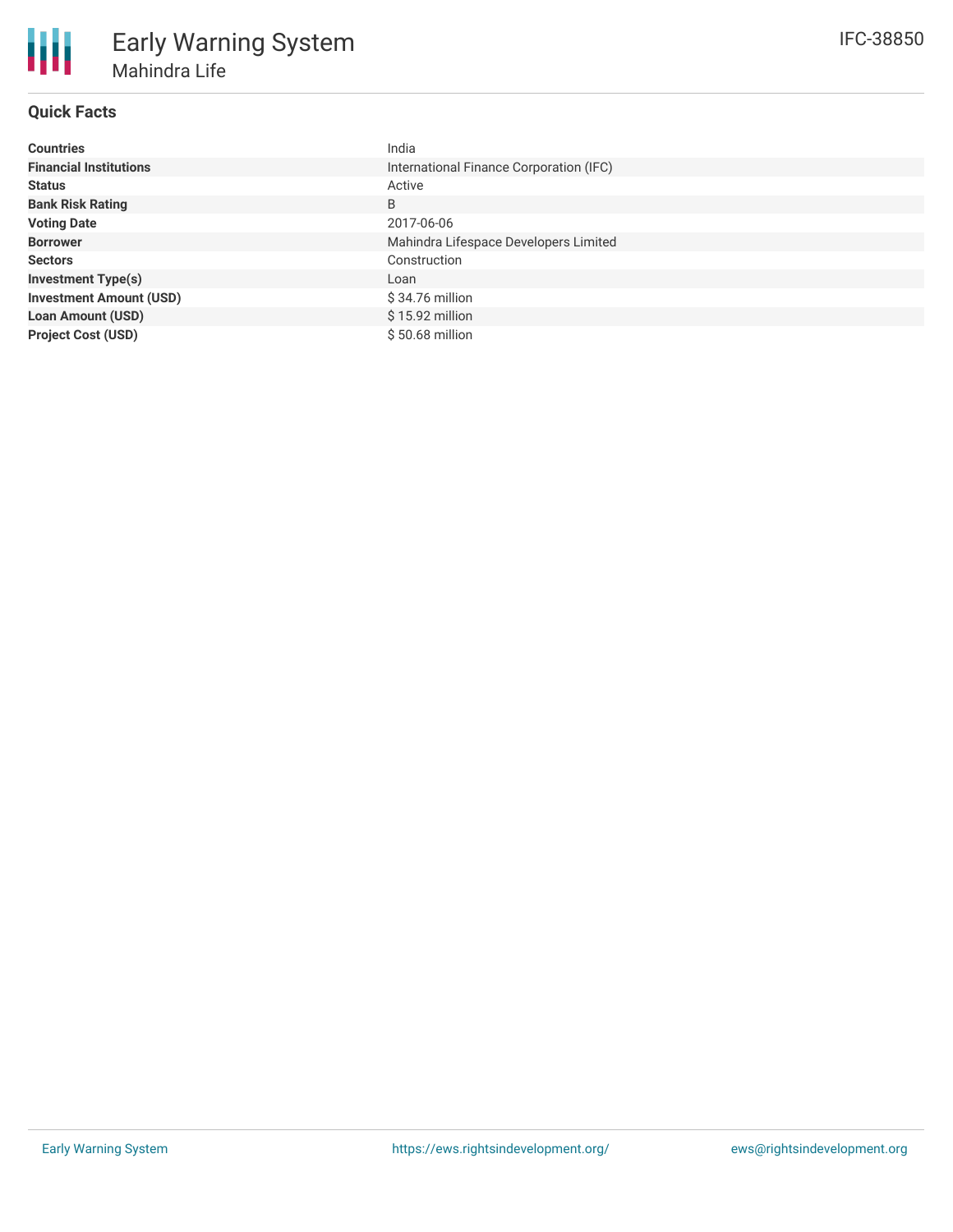

## **Project Description**

The proposed project involves IFC investing an INR equivalent of approximately US\$50 million in a combination of instruments in one or more Special Purpose Vehicles ("SPV") promoted by Mahindra Lifespace Developers Limited ("MLDL" or the "Company" or the "Sponsor") set up for the development of three industrial clusters (ICs) around established industrial areas in Rajasthan, Gujarat, and Maharashtra (the "Project").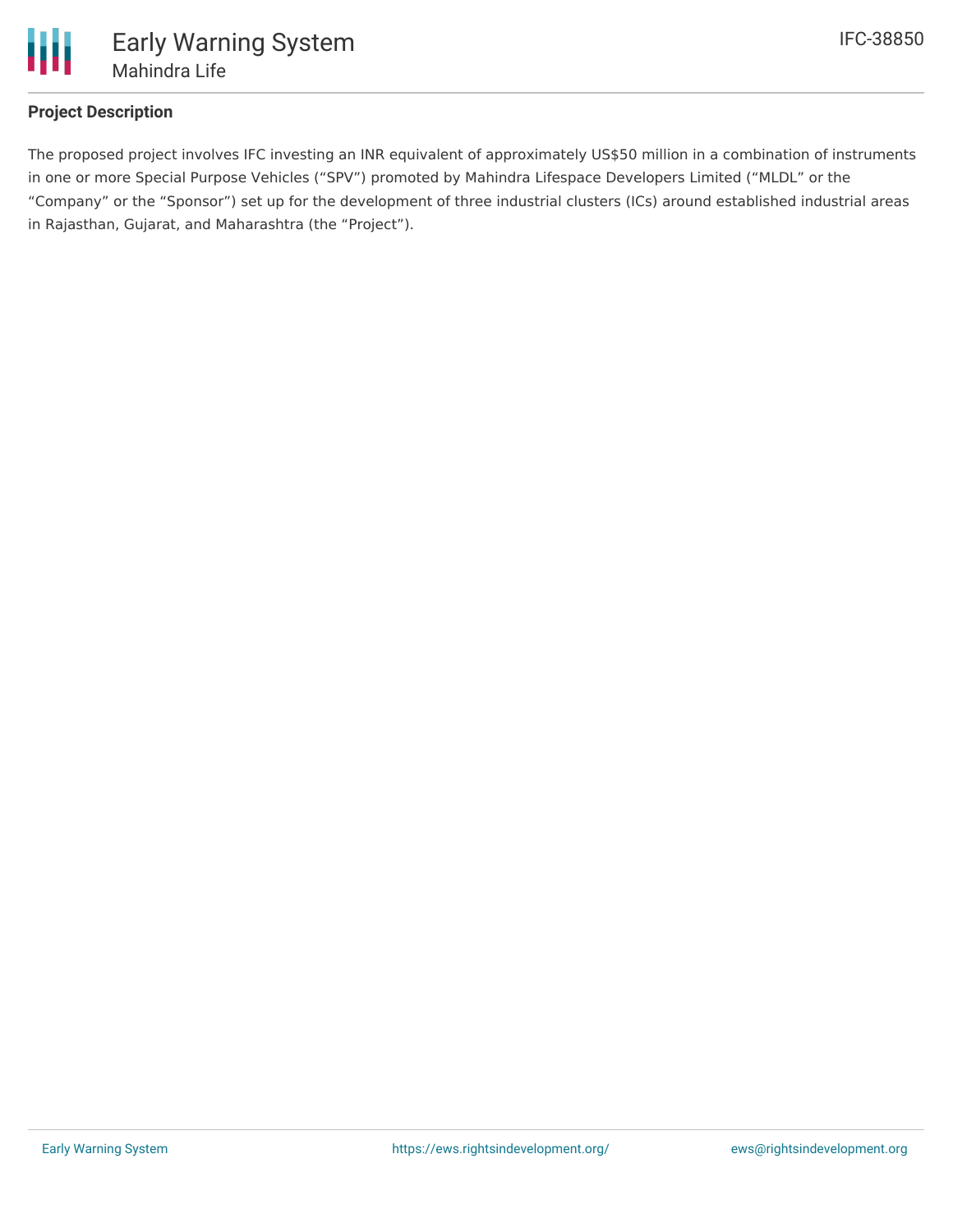# **People Affected By This Project**

The proposed project is expected to generate strong development impact along several channels. Part of the area to be developed is located in the low income state of Rajasthan, impacting the development of a region in need. In the other two states, the project is located in areas that have potential for greater large-scale industrial infrastructure creation. a) Development of quality industrial infrastructure:

(i) For small and medium businesses:

The project is expected to increase availability of critical industrial infrastructure, directly benefitting small and mid-sized businesses that do not have the resources to set it up themselves.

(ii) For large businesses:

By providing a plug-and-play ecosystem, the Project is expected to reduce the time for companies to go-to-market and enable them to instead focus on core business operations.

b) Demonstration effect: Private industrial parks are a relatively new asset class in India, and the project is expected to generate a positive demonstration effect and promote the development of such spaces in the country.

c) Exporting capacity: The Project is expected to expand India's exporting capacity through the development of a Special Economic Zone (SEZ) in Rajasthan;

d) Employment: The Project is expected to contribute significantly to job creation. During the construction phase, the Project is expected to generate temporary jobs in the construction sector, and a significant number of indirect jobs in suppliers' industries for construction materials. The project is expected to also create permanent jobs in the form of outsourced labor for services such as housekeeping, security, landscaping, maintenance, etc. during the ICs operations, as well as jobs through the businesses using the space developed in the IC.

e) Community development: The Project is also expected to positively impact local communities and seek to promote inclusive development through various activities such as vocational skill training, self-help groups for women etc.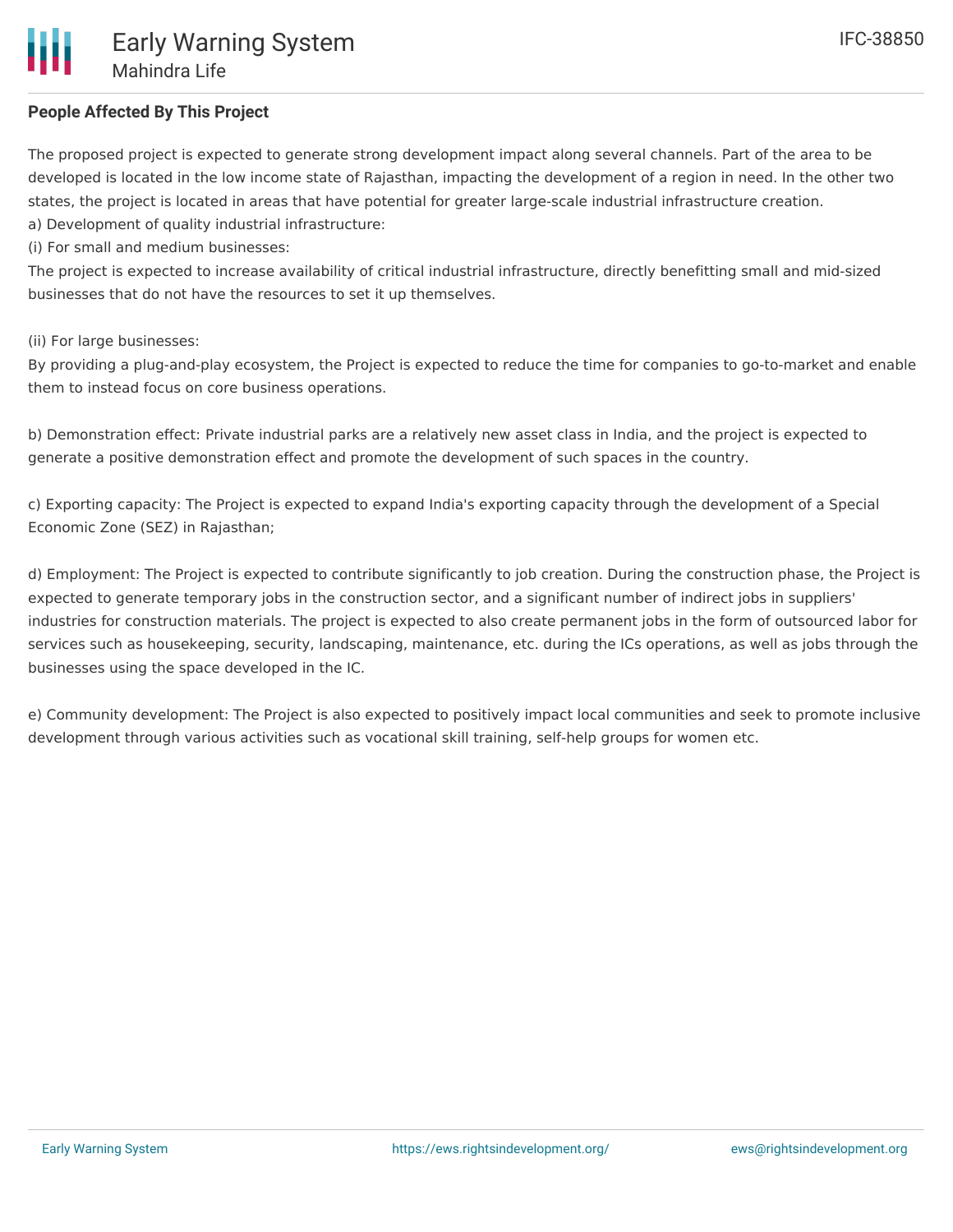#### **Investment Description**

• International Finance Corporation (IFC)